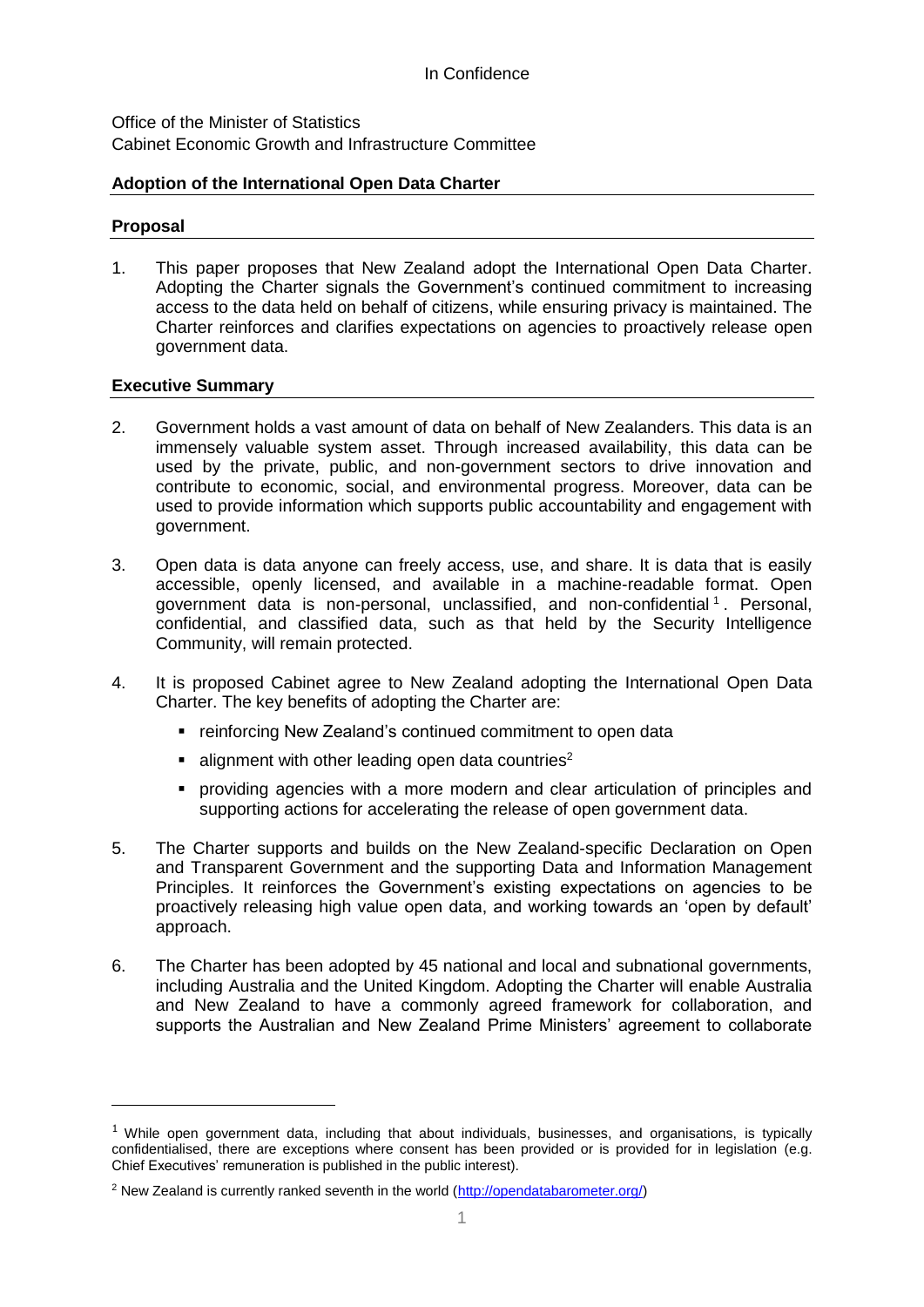on public data initiatives and work together on data commitments as part of the Open Government Partnership (OGP)<sup>3</sup>.

7. Work required to implement the Charter is underway. Stats NZ, in its roles as the agency responsible for the Open Government Data Programme<sup>4</sup> and system lead for data standards and infrastructure across the State Sector, will support agencies to accelerate release of open government data. Funding of \$7.2 million over the next three years, secured via the Budget 2016 Data and Analytics Contingency Fund, will provide increased training, resources, and practical assistance to support data management and release.

### **Background**

-

- 8. Open data is data anyone can freely access, use, and share. It is data that is easily accessible, openly licensed, and available in a machine-readable format. Open government data is non-personal, unclassified, and non-confidential. Personal, confidential, and classified data, such as that held by the Security Intelligence Community, will remain protected.
- 9. Open data enables governments, the public, civil society, non-governmental organisations (NGOs), and the private sector to make better informed decisions. It presents opportunities to provide innovative evidence-based policy solutions; to support economic benefits through data-driven innovation; to support government digital service delivery; and achieve better outcomes for New Zealanders. Open data also contributes to greater government efficiency through improved information flows, making government decision making more transparent.
- 10. In August 2011, Cabinet agreed to adopt the Declaration on Open and Transparent Government (the Declaration) and the supporting New Zealand Data and Information Management Principles (the Principles) (CAB Min (11) 29/12 refers). The Declaration and Principles were developed in New Zealand for New Zealand settings, and committed all public service and non-public service departments to proactively release high value public data.
- 11. Stats NZ and the Department of Internal Affairs (DIA) are working collaboratively to address Commitments Three and Four of New Zealand's Open Government Partnership National Action Plan. These include reviewing the principles by which New Zealand releases its open government data and consider adopting the Charter<sup>5</sup>.
- 12. In their February 2017 Joint Statement, the Prime Ministers of Australia and New Zealand "… agreed that Australia and New Zealand will collaborate on public data initiatives to better align agendas, share lessons learnt on best practice, and work together on data commitments as part of the Open Government Partnership."
- 13. While progress has been made in releasing open data, there is much more that can be done. More than 5000 datasets from 136 organisations are now available through the all-of-government open data portal, [data.govt.nz,](http://data.govt.nz/) collaboratively developed by Stats NZ and DIA. However, further work is required to ensure that release of open government data is an embedded practice.

<sup>&</sup>lt;sup>3</sup> [Joint Statement](https://www.beehive.govt.nz/sites/all/files/Joint%20Statement%20-%20Leaders%20Meeting%2017%20February%202017.pdf) by Prime Ministers the Rt. Hon Bill English and the Hon Malcolm Turnbull MP, February 2017

<sup>4</sup> In March 2017, the Minister of Statistics agreed to transfer responsibility of the Open Government Data Programme from Land Information New Zealand to Stats NZ

<sup>5</sup> Open [Government Partnership New Zealand National Action Plan 2016-18](http://ogp.org.nz/national-action-plan-2016-18/)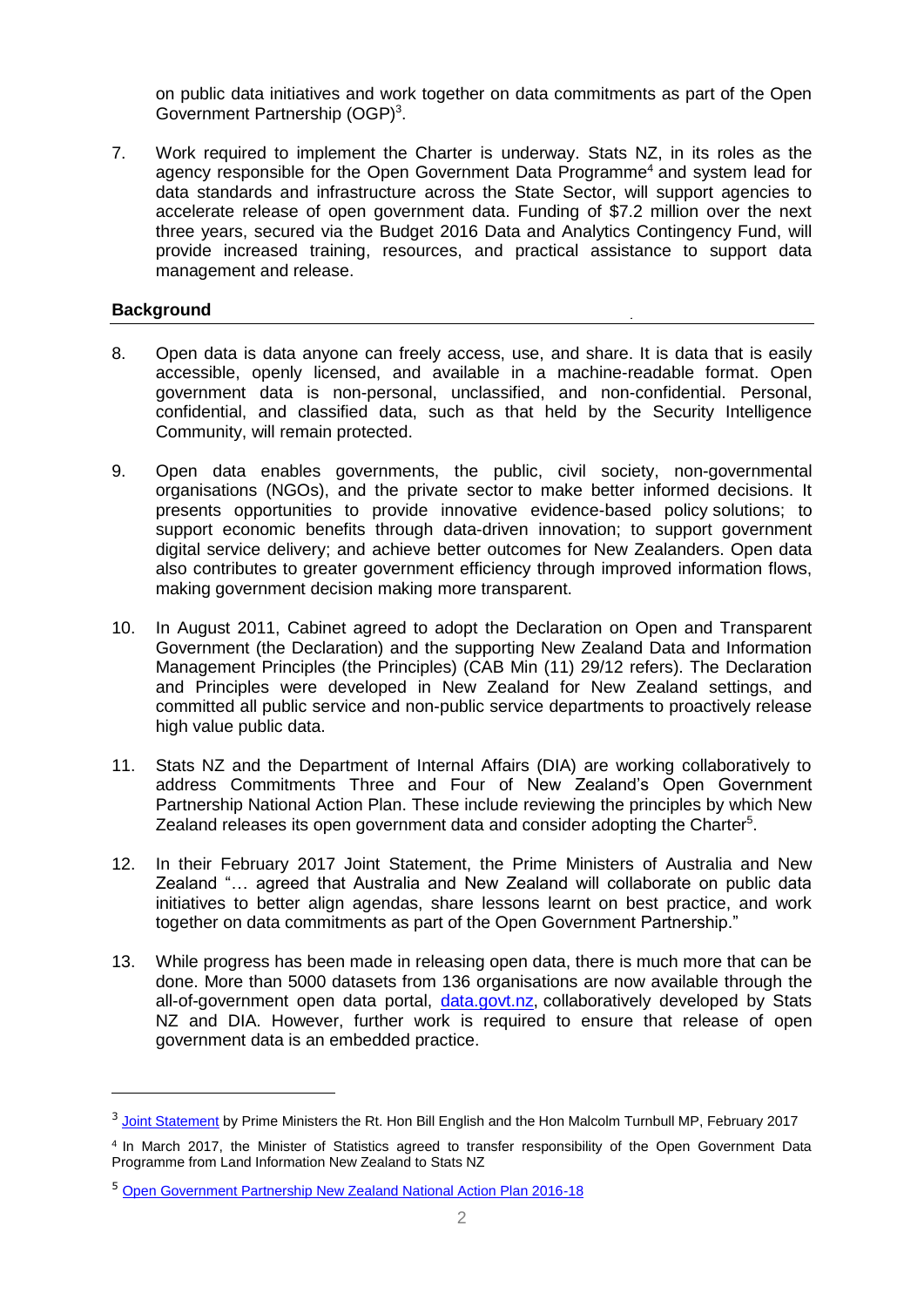- 14. Open data release is difficult for many agencies. Many lack the capability and capacity to transform data into a state safe for open release. Further, release is often a secondary priority to primary statutory functions and responsibilities. Barriers to progress include funding limitations, insufficient resourcing, and immature data management processes<sup>6</sup>.
- 15. Stats NZ, in its roles as the agency responsible for the Open Government Data Programme and system lead for data standards and infrastructure across the State Sector, will support agencies to accelerate release of open government data. Funding of \$7.2 million over the next three years, secured via the Budget 2016 Data and Analytics Contingency Fund, will provide training and tools; support in identifying and prioritising data for release; and access to expertise and the provision of practical assistance.

# **International Open Data Charter**

- 16. It is proposed that Cabinet agree to New Zealand adopting the International Open Data Charter. Adopting the Charter will signal New Zealand's continued commitment to open data, ensuring continued international alignment and providing a more up to date framework for accelerating the release of open government data and joint work with Australia.
- 17. The Charter was developed through a broad participatory process, which actively engaged governments and civil society worldwide. The Charter was officially launched at the September 2015 United Nations General Assembly.
- 18. Since its launch, the Charter has been adopted by 45 (17 national and 28 local/subnational) governments, including Australia, United Kingdom, France, and South Korea. Moreover, it has been endorsed by 33 civil society, business, and multilateral organisations, including IBM, the World Bank Group, the Open Knowledge Foundation, and the Open Data Institute.
- 19. The Charter supports and builds on the Declaration and Principles through addressing both the release and use of open data, and representing an important user/citizencentric view. Moreover, the Charter aligns the release of open government data more fully with OGP.
- 20. The Charter is a non-binding agreement with six principles and supporting actions, mandating data should be:
	- open by default

-

- timely and comprehensive
- accessible and useable
- comparable and interoperable
- **for improved governance and citizen engagement**
- **for inclusive development and innovation.**
- 21. The Charter's goal is to embed the culture and practice of openness in government to ensure accountability, transparency, resilience, and meeting increased user demands. It seeks to achieve these aims through:

<sup>6</sup> New [Zealand Open Government Information and Data: 2015 Progress Report](https://www.ict.govt.nz/assets/Uploads/Documents/2015-Report-on-adoption-of-the-Declaration.pdf)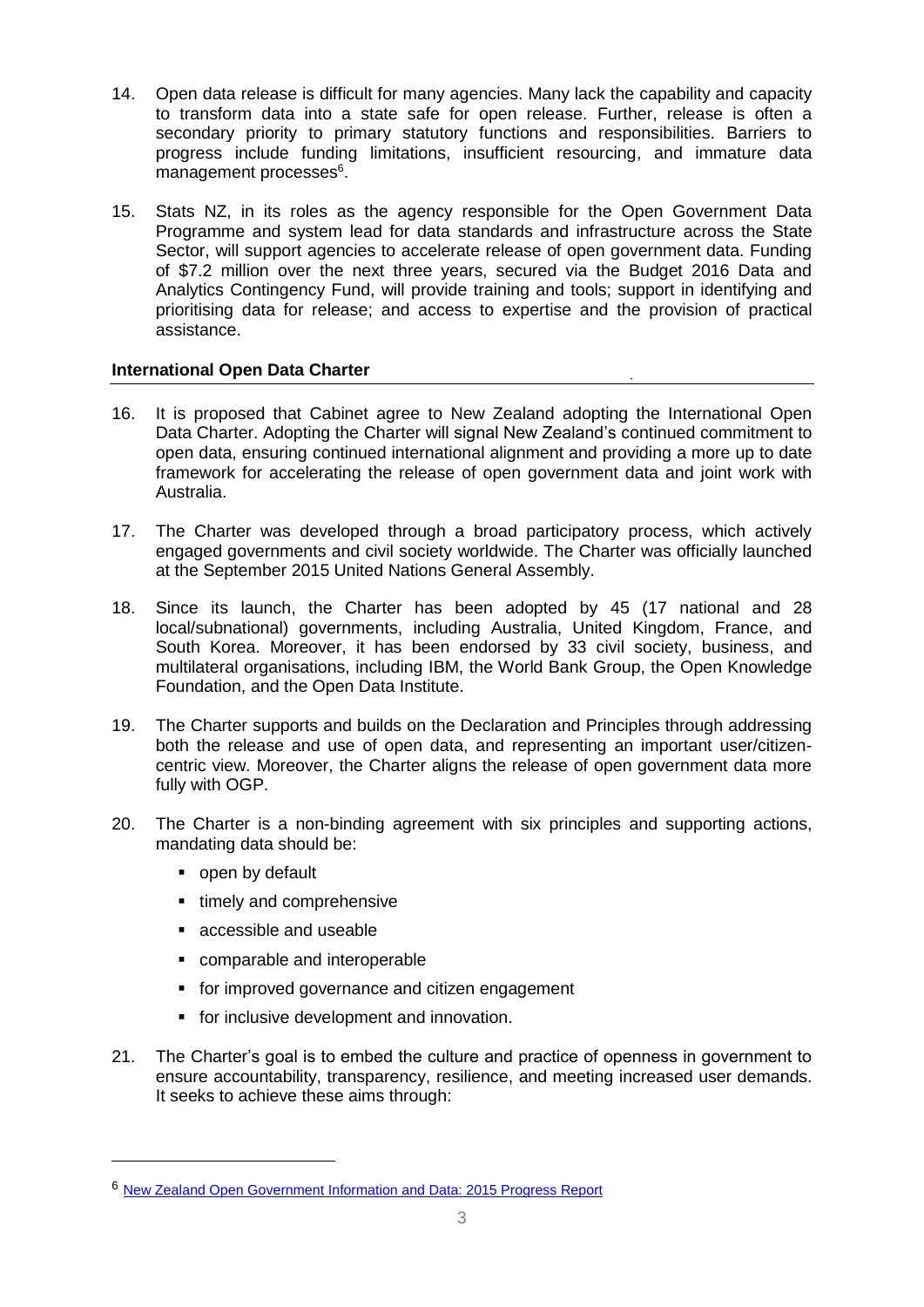- promoting the comparability and interoperability of data for increased usage and impact
- acknowledging global challenges, such as the digital divide, and the significant opportunities of open data for inclusive development
- **•** recommending standardisation (e.g. data and metadata)
- encouraging cultural change and work towards an 'open by default' approach
- recognising the importance of safeguarding the privacy of citizens and their right to influence the collection and use of their own personal data
- fostering increased engagement with citizens and civil society
- promoting increased focus on data literacy, training programmes, and entrepreneurship.

#### **Benefits of adopting the International Open Data Charter**

- 22. Coupled with new funding and increased support for agencies, it is expected the Charter will provide renewed impetus to accelerate the release of open government data. The Charter provides a blueprint for action, but on its own will not deliver change. The Charter provides agencies with clarity by reiterating existing requirements to release high value data, and providing specific requirements for what it means to manage and release open data. It will better assist agencies to prioritise the release of open data by providing principles that clarify standard best practice for releasing data and minimising common barriers to release.
- 23. Adopting the Charter will send a strong message to New Zealand's data community, which reinforces the Government's commitment to uphold best practice when implementing open data. It will support New Zealand's position as an open data leader and ensure New Zealand remains internationally aligned. Further, adoption of the Charter supports the Australian and New Zealand Prime Ministers' agreement to collaborate on public data initiatives and work together on data commitments as part of the OGP.
- 24. Adopting the Charter also strengthens connections with a coalition of governments and organisations committed to treating data as a resource for public good. These connections provide access to global networks of expertise. In return, New Zealand will build capacity and share technical expertise and experience with other governments and international organisations.

#### **Implementation of the International Open Data Charter**

- 25. Implementation of the Charter will occur as part of work underway to accelerate the release of open government data. It complements Stats NZ supporting agencies to realise more value from data; investment in the data.govt.nz portal; and the work of the Data Futures Partnership.
- 26. To deliver on OGP Commitments and outline the delivery of the approved open data budget initiative over the next three years, an Open Government Data Action Plan (the Action Plan) has been jointly-developed by Stats NZ and DIA. Stats NZ will work with public service and non-public service departments to refine the Action Plan to identify how implementation of the Charter's principles will be advanced. An updated Action Plan will be published by 31 October 2017.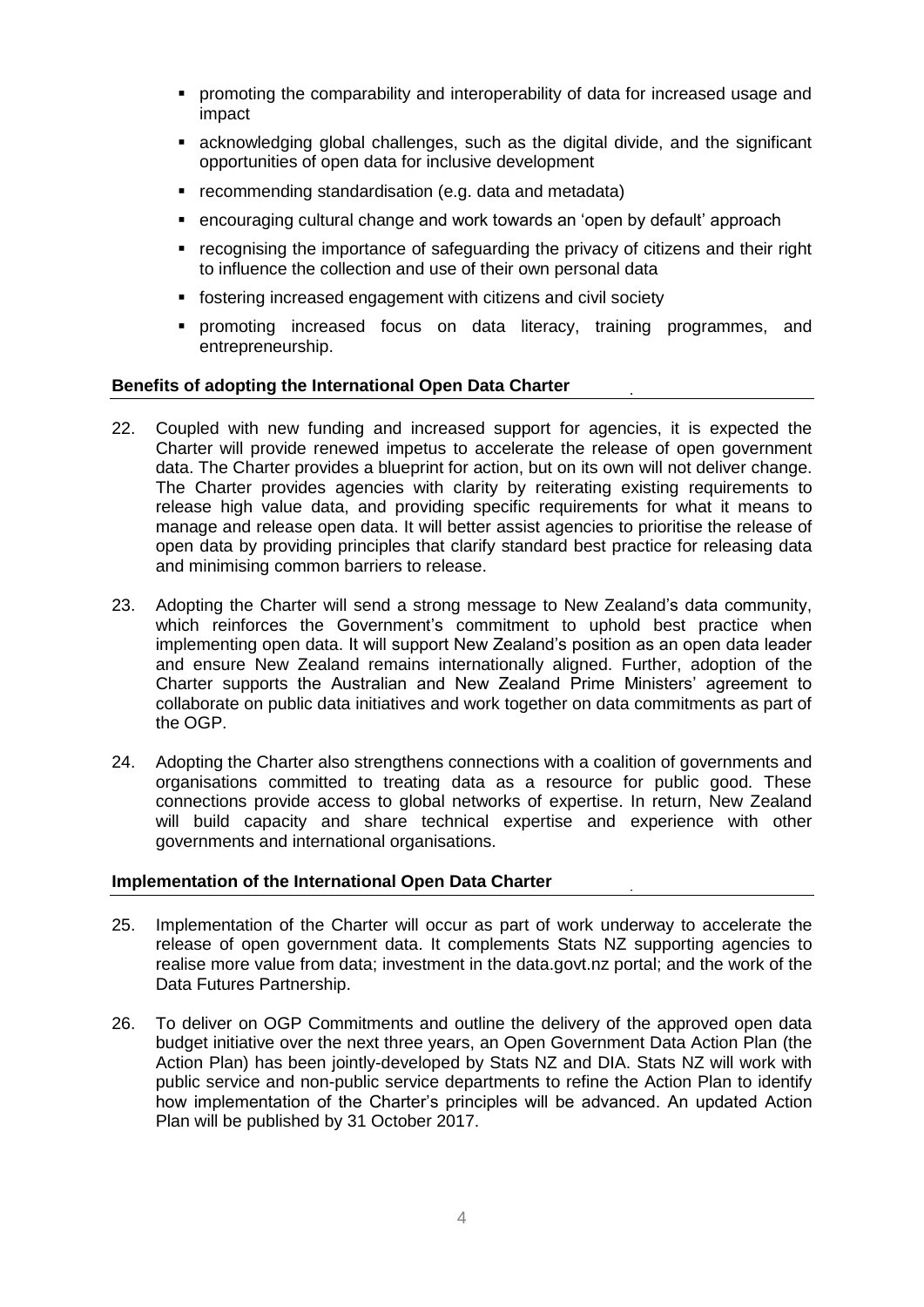- 27. The Action Plan will outline how New Zealand will develop an enabling open data environment including: engagement with the public to understand demand for data, building capability within government to support data release, and empowering data innovators beyond government. It will also identify how New Zealand will meet specific provisions of the Charter, such as clarifying how the Official Information Act intersects with open data principles.
- 28. Adopting the Charter requires the appointment of a key agency and individual to serve as point of contact responsible for implementing the Charter's principles. The Government Statistician and Chief Executive of Stats NZ will be responsible for implementation of the Charter. This aligns with Stats NZ's mission to unleash the power of data to change lives, and with Stats NZ's role as system lead for data standards and infrastructure, as part of the Better Public Services 2 programme.
- 29. Stats NZ will be responsible for:
	- updating the Action Plan as the delivery mechanism through which the Charter will be operationalised. The Action Plan will be agreed between Stats NZ and agencies who are specifically impacted.
	- reporting publicly on progress to deliver specific actions in the Action Plan to demonstrate implementation of the Charter. An online dashboard to monitor the Government's overall progress to open data release and delivery of key enabling actions will be developed.
	- supporting agencies to release high value, in-demand datasets by providing training, tools, and support.
- 30. The release of open government data continues to be governed by the existing and complementary information management infrastructure, including the Public Records Act and the Chief Archivist, Privacy Act, Official Information Act, Chief Archivist, the Ombudsmen Act and the Ombudsman, the Government Chief Information Officer and the Government Chief Privacy Officer. Stats NZ will work collaboratively with these system actors to, more broadly, improve how data is managed, not just for open data.

#### **Impact on agencies**

- 31. Adoption of the Charter and implementation of its principles reinforces existing expectations on agencies to proactively release open data (CAB Min (11) 29/12 refers). The expectations on agencies will remain the same, in that public service and non-public service departments are directed; State Services agencies are encouraged; and other State Sector agencies are invited to commit to proactively releasing high value open data in accordance with the Charter, and to work towards an 'open by default' approach. The Charter provides agencies with greater clarity on what is required to meet existing commitments with a more modern and clear articulation of principles and supporting actions.
- 32. The Charter specifies in more detail how agencies should meet the requirement to release open data. This reflects data best practice. For example, it requires public service and non-public service departments to:
	- **P** provide clear justification where data is not able to be released
	- consult with data users to prioritise the release of data
	- notify users when changes are intended to be made, and seek feedback to improve data quality
	- to the greatest extent possible follow standards to allow comparison and interoperability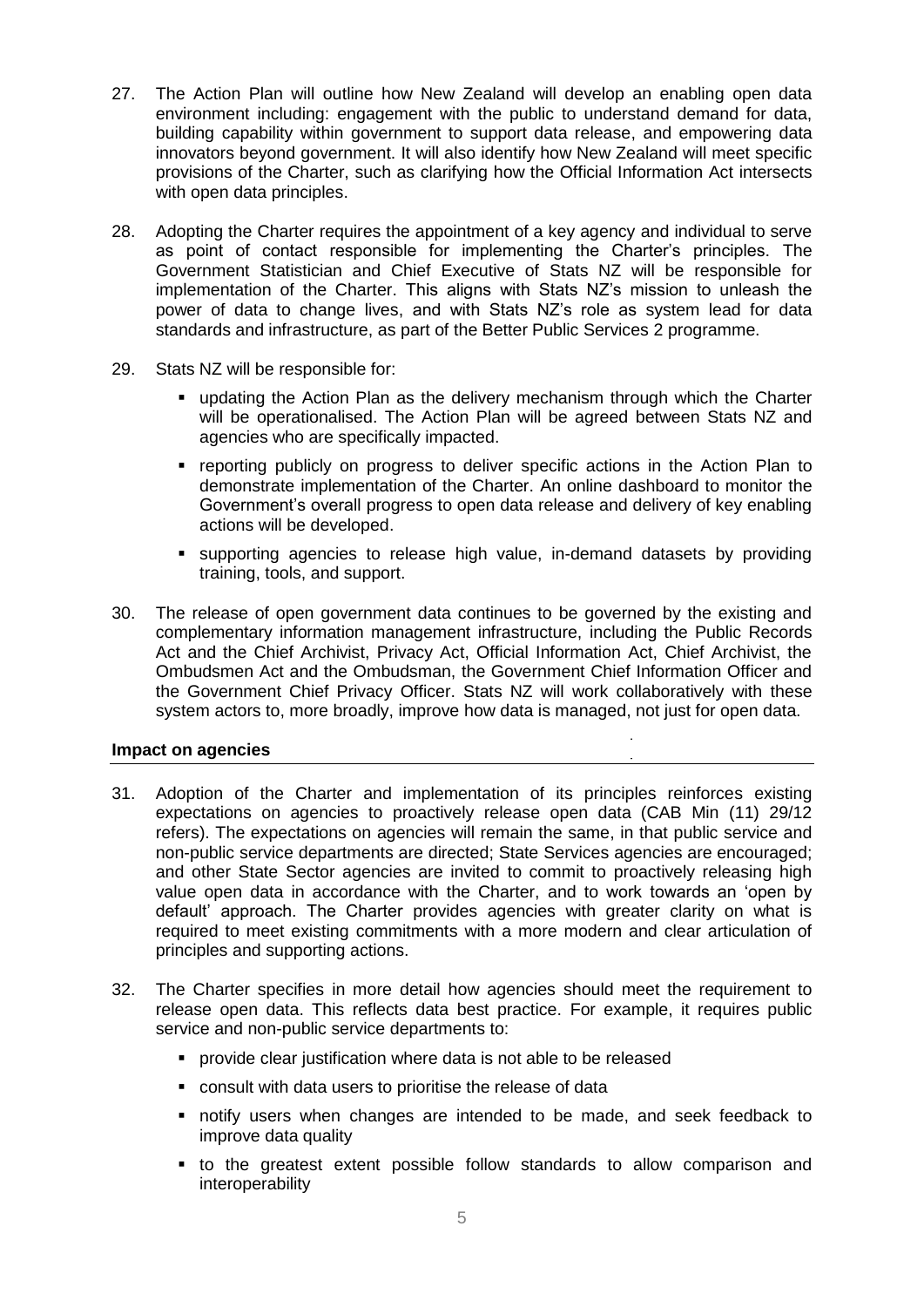- document data and ensure it is discoverable in a central portal (data.govt.nz) without requiring registration.
- 33. New funding of \$7.2 million, secured via the Budget 2016 Data and Analytics Contingency Fund, over the next three years enables an increased level of support for agencies. This supports implementation of the Charter and will include the provision of training and tools; support in identifying and prioritising data for release; access to expertise and 'flying squads' to provide practical assistance.
- 34. Public service and non-public service departments will continue to be required to report annually on progress. This will measure each department's open data maturity, and enable them to determine where best to focus resourcing over the coming year to improve the quantity and quality of open government data release. Stats NZ will work alongside data system actors (e.g. Archives New Zealand etc.) to ensure alignment with existing monitoring and reporting functions.

### **Risks**

- 35. Adoption of the Charter may increase public demand for open government data. This demand could exceed an agency's ability to meet open data requests. Agencies are encouraged to meet demand to the best of their ability and work with Stats NZ to engage with the wider data community to manage expectations.
- 36. Agencies are encouraged to take all available opportunities to increase access to the data they hold. Where they are investing in new data systems or re-engineering existing data processes, agencies are asked to build in open data requirements; for example, providing well-documented data in machine-readable formats aligned with accepted standards, and provide increased access to the data they hold. Where agencies hold data identified as being in demand by NGOs, community groups, or business, Stats NZ will work closely with the agency to develop a roadmap for release and provide support.
- 37. Under the current Declaration, all public service and non-public service departments are "directed" to commit to releasing high value open data. In contrast, Crown Research Institutes (CRIs) are "encouraged", while Local Government are currently invited to take a similar approach to release open data. A significant portion of the high value data identified so far is held by these entities. It is not the intention to change the requirement on CRIs and Local Government, but the new, non-binding Charter is designed to be applied to all levels of government. As part of work underway, Stats NZ will work closely with these entities to encourage release.

#### **Consultation**

- 38. The following agencies were consulted on this Cabinet paper: State Services Commission, Treasury, Department of Internal Affairs, Land Information New Zealand, Ministry of Foreign Affairs and Trade, Ministry of Business, Innovation and Employment, Ministry of Primary Industries, Ministry for the Environment, Ministry of Social Development, Ministry of Health, Inland Revenue, Ministry of Education, Ministry of Justice, Te Puni Kōkiri, and the Office of the Privacy Commissioner.
- 39. The Information Group and the Data Futures Partnership were consulted on the potential adoption of the International Open Data Charter.
- 40. Agencies within the Security Intelligence Community were not consulted on the potential adoption of the International Open Data Charter, as personal, confidential and classified data will remain protected.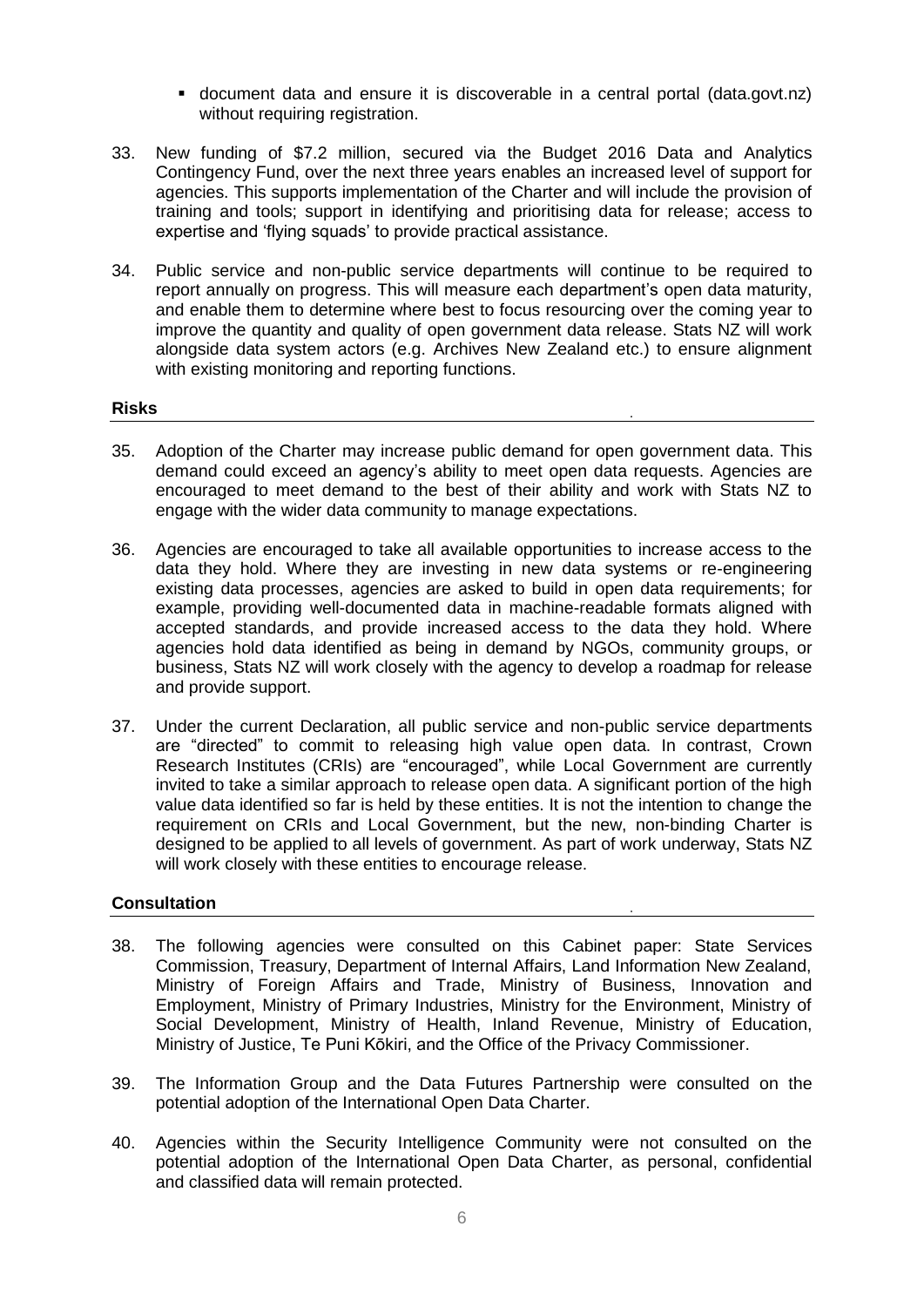- 41. The Department of the Prime Minister and Cabinet was informed.
- 42. During 2016, consultation was carried out with the open data community and across government on ways to accelerate the release of open government data. This indicated support for the Charter's adoption<sup>7</sup>.

## **Financial implications**

43. Public service and non-public service departments are expected to meet the existing requirement to release high-value open data from baseline budgets. The Charter does not change the overarching requirement on agencies to release open data.

## **Human rights**

44. These proposals are consistent with the New Zealand Bill of Rights Act 1990 and the Human Rights Act 1993.

## **Legislative and regulatory implications**

45. There are no legislative or regulatory implications arising directly from this Cabinet paper.

## **Publicity**

-

46. It is recommended that this Cabinet paper is proactively released on the Stats NZ and data.govt.nz websites, with appropriate redactions as would be justified if released under the Official Information Act. A press release announcing adoption of the Charter will be made at the appropriate time.

<sup>7</sup> The Engagement Summary is available at: [https://data.govt.nz/assets/Uploads/Engagement-Summary-Open-](https://data.govt.nz/assets/Uploads/Engagement-Summary-Open-Data-Charter.pdf)[Data-Charter.pdf](https://data.govt.nz/assets/Uploads/Engagement-Summary-Open-Data-Charter.pdf)